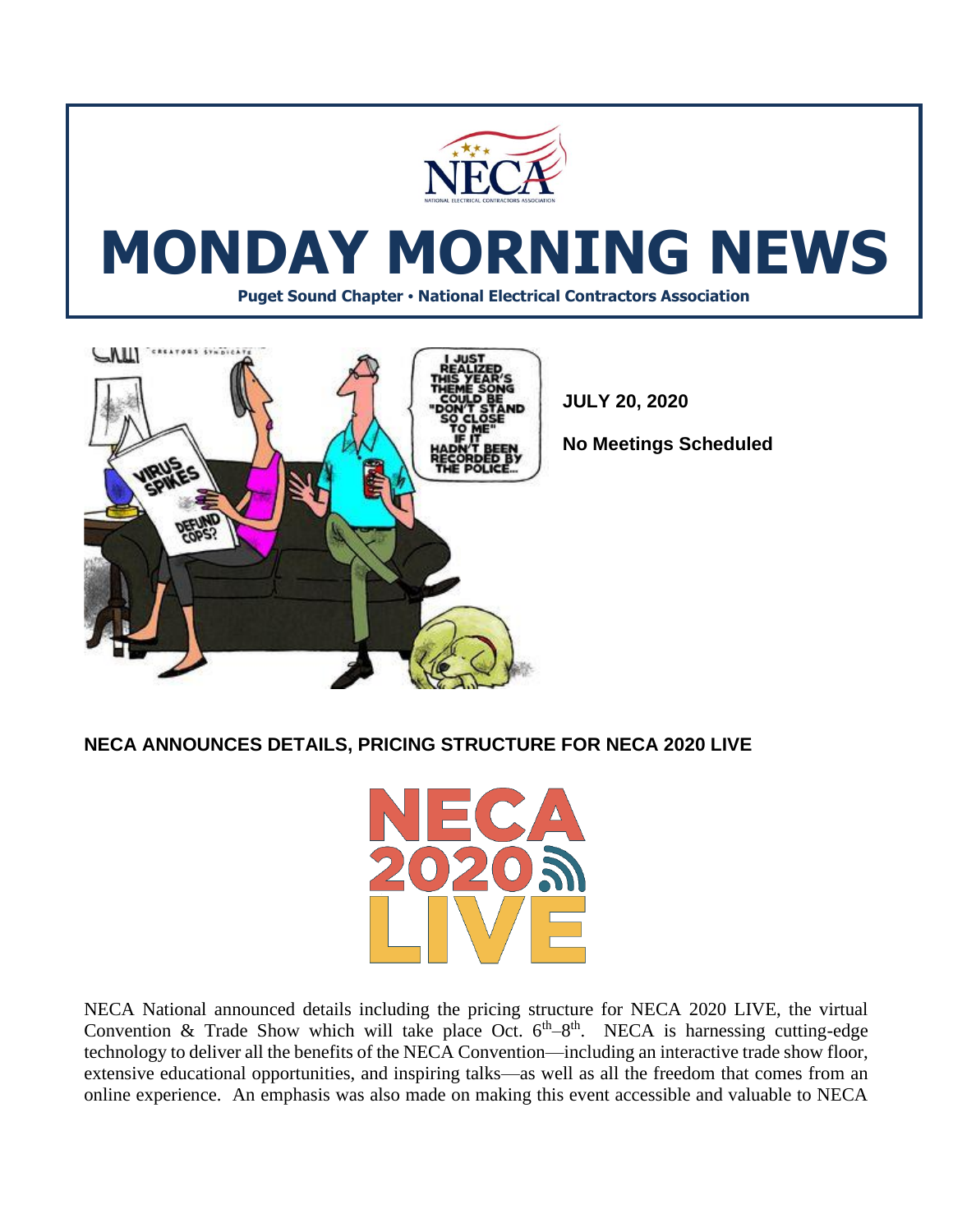members amidst these uncertain times, enabling them to send more members than ever and continue to develop talent within their companies.

Full registration for NECA 2020 LIVE will be available Aug.  $3<sup>rd</sup>$  at the following prices.

- \$200 per individual registrant for NECA members before Sept. 15<sup>th</sup>
- **\$250 per individual registrant** for NECA members after Sept. 15<sup>th</sup>
- **\$500 per individual registrant** for non-members
- **Free registration** is available for members of NECA Student Chapters

"We're in unprecedented times in 2020, and at NECA National we have a fiduciary responsibility to our members in order to help get them through this challenging economy," said NECA CEO David Long. "This pricing structure will allow our entire membership to register for NECA 2020 LIVE, and we feel this is an incredible value that enables companies to provide our cutting-edge education and industry-best exhibits to their entire staff in this difficult year."

#### **Registration will open Aug. 3rd on [www.necaconvention.org.](http://www.necaconvention.org/) Follow NECA on social media to stay up-to-date on all the latest news.**

### **ADDITIONAL \$600 IN FEDERAL BENEFIT FOR UNEMPLOYED WORKERS SET TO END JULY 25th**

Unless Congress acts to extend or adjust it, the additional \$600 per week in Federal Pandemic Unemployment Program (FPUC) benefits, available under the federal CARES Act, will stop after the week ending Saturday, July 25, 2020. FPUC is entirely federally funded and available only at federal discretion. State employment agencies administer the benefits but do not have a say in whether these benefits are extended.

Nearly all individuals currently receiving unemployment benefits, or benefits under the federal CARES Act programs, receive the additional \$600 per week on top of their base weekly benefit amount. For those eligible for benefits between April 4, 2020 and July 25, 2020, if they should get resolution on their claims after the July 25, 2020 deadline, they are still eligible for back payments of FPUC funds for all weeks for which they were eligible.

As of July 11<sup>th</sup>, Employment Security has distributed a total of \$4,425,152,128 in FPUC benefits.

## **NECA WEBINAR CREATING AND MAINTAINING EFFECTIVE SAFETY PROGRAMS**

On Wednesday, July 22nd and Thursday, July 23rd from 7:00 AM to 9:00 AM, NECA National will be hosting a two-day training session on how to create and maintain effective safety programs. The sessions will delve into how companies can embrace the characteristics and habits of employee safety and will explain how "buy-in" affects the company's safety culture. Following this course, participants will be able to; outline the key elements of a company safety program, identify the roles of supervisors in charge of safety, discuss the importance of a good safety record to a company, and explain the impact safety has on a company's profitability. Register today for this informative webinar by clicking [here](https://education.necanet.org/course/view.php?id=1016) Note: You will need your NECA National user ID and password to register for this event. For assistance, contact Justin Thayer at 206-824-2150 or [justin@necaseattle.org](mailto:justin@necaseattle.org)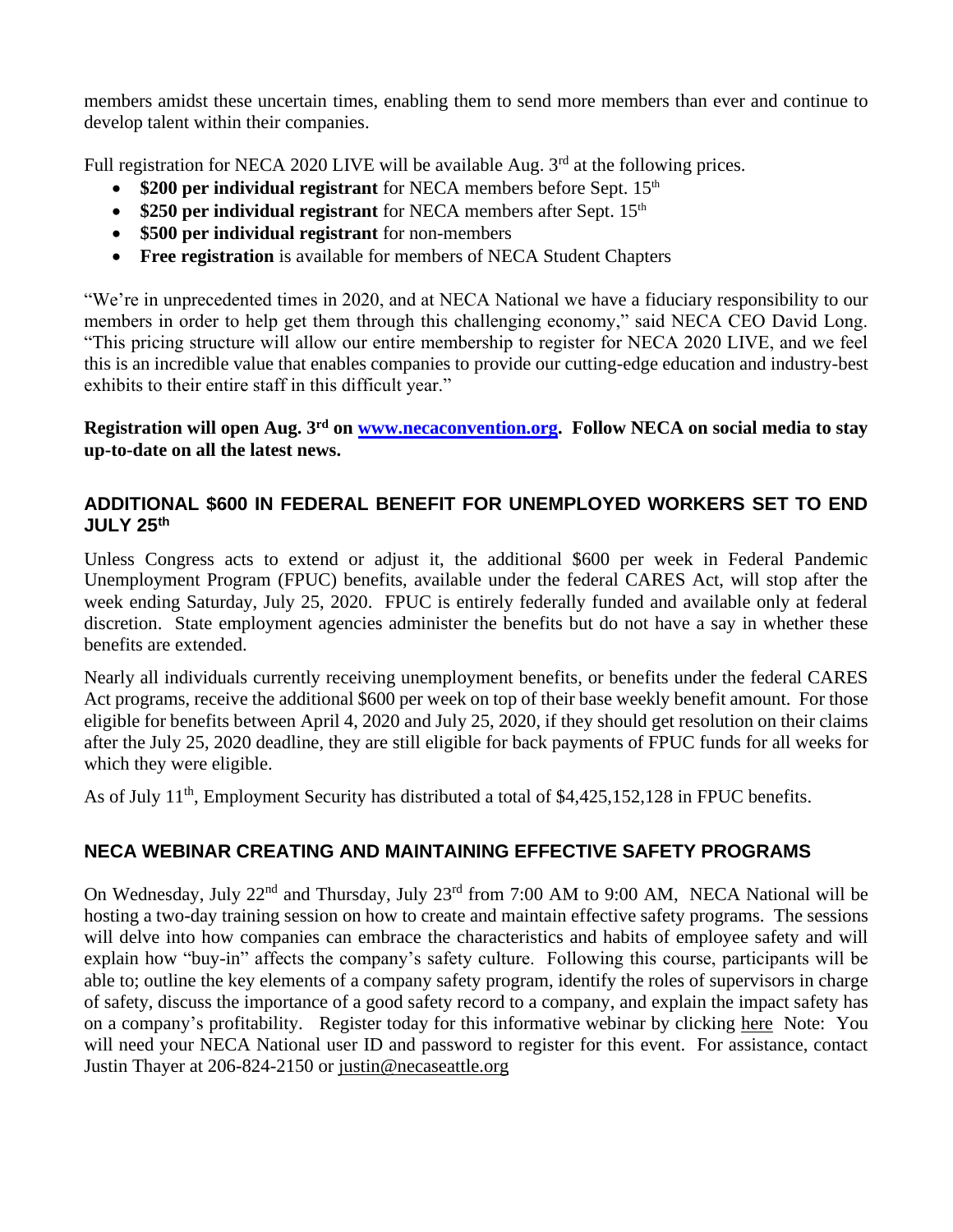# **INSLEE - ANOTHER LOCKDOWN IS POSSIBLE**

Gov. Jay Inslee warned Thursday that if the coronavirus continues to spread at its current rate, the state will likely roll back at least some of the steps it has taken to reopen the economy. Inslee said he didn't rule out the possibility of another stay-at-home order. Other possibilities, the governor said, include once again closing bars and restaurants and reinstating restrictions on outdoor recreation. Schools, he said, may not open for in-person classes in the fall. "Something has to change fairly significantly or we're going to be back in the soup, just like we were in March and April," Inslee said. He noted that the seven-day average for new Covid-19 cases is now at 629 each day. That is the highest number the state has seen throughout the entire pandemic, Inslee said. As a stopgap measure, Inslee restricted social gatherings to no more than five people in counties in Phase 2 of the governor's four-phase plan to reopen the economy. Counties in Phase 3 are restricted to gatherings of no more than 10. Also on Thursday, Inslee called on Congress to pass another aid package as coronavirus cases spike once again across the state and the country.

Inslee said the Republican timeline for considering a new aid package was too slow. He said the virus is moving swiftly and so should Congress.

"People need help. Businesses need help. Cities need help. States need help," Inslee said. "Pass the damn bill so we can take care of our people."

# **WEST SEATTLE BRIDGE CLOSURE – CIVIL EMERGENCY**

Last week, Seattle Mayor [Jenny Durkan](https://www.bizjournals.com/seattle/search/results?q=Jenny%20Durkan) [declared the West Seattle Bridge closure an emergency,](https://durkan.seattle.gov/wp-content/uploads/sites/9/2020/07/Proclamation-of-Civil-Emergency-West-Seattle-Bridge.pdf) and filed a second civil [emergency order](https://durkan.seattle.gov/wp-content/uploads/sites/9/2020/07/West-Seattle-Bridge-Emergency-Order-Requesting-Assistance.pdf) requesting state and federal assistance for public safety, rescue and recovery efforts.

The move enables the city to expedite permitting, material and contract procurement; strengthen funding efforts and flexibility; work on the remaining Low Bridge over the Duwamish Waterway; and provide support to the communities most impacted by the bridge closure and changes in travel patterns, according to a news release.

"Our cities are facing a series of unprecedented crises, including rising Covid-19 cases and a significant economic crisis," Durkan said in a statement. "At the same time, residents, workers and businesses have been deeply impacted by the closure of the West Seattle Bridge – the city's busiest bridge. As SDOT continues to mitigate traffic impacts and stabilize the bridge while evaluating repair and replace options, this emergency proclamation will give Seattle the tools we need to expedite permitting and procurement, and strengthen our efforts to receive state and federal funding."

SDOT provided an [overview of potential funding options](https://sdotblog.seattle.gov/2020/07/08/sdot-is-looking-into-every-possible-option-to-pay-for-repairing-or-replacing-the-west-seattle-high-rise-bridge/) last week, saying any repair or replacement will likely exceed the city's financial means without outside funding. The agency is considering state and federal funds, including:

- Federal Highway Administration grants, which provides most of the federal assistance for bridges.
- The U.S. Department of Transportation's Infrastructure for Rebuilding America (INFRA) or Better Utilizing Investments to Leverage Development (BUILD) grant programs.
- Long-term, low-interest federal loans through the Transportation Infrastructure Financing and Innovation Act (TIFIA). The city would have to repay those loans through local funding sources like taxes and tolls.

**ON THIS DAY IN HISTORY 1969 –** American astronaut [Neil Armstrong,](https://www.history.com/topics/neil-armstrong) 240,000 miles from Earth, speaks these words to more than a billion people listening at home: "That's one small step for man, one giant leap for mankind." Stepping off the lunar landing module *Eagle*, Armstrong became the first human to walk on the surface of the moon.